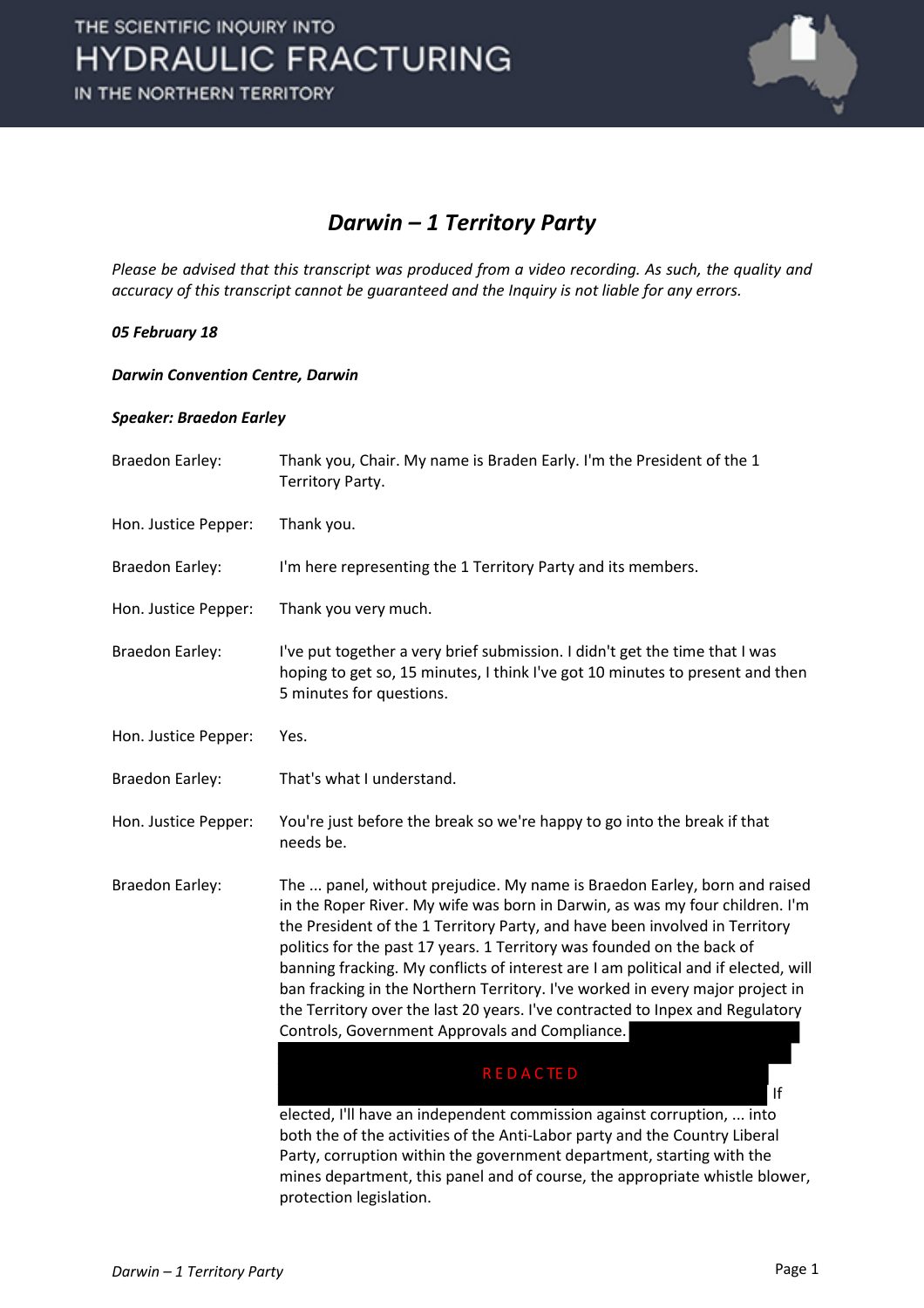In 1987, I met a man at a cocktail party in London, it was at a castle. The party was being hosted by the Duchess of Kent. I was a bit out of sorts. Not long left my home and in the company of strangers. I was standing by myself, looking at an upright configuration of knight's armour when a voice from behind me asked, "What do you see?" And without turning, I answered, "A man who was scared of getting hurt." That's when I met David Attenborough. He asked me where I was from. I told him. He then proceeded to tell me all about my home. The science, the Green River, the Latin names of the different species of animals that made up its ecosystem, the heated water through the limestone aquifers, and the fragility of God's own country, the Roper River.

Now, in 2018, I'm before a panel of people I've never seen or heard of before. They've written a draft final report on how to frack the Northern Territory, and how to avoid the risks. There is no David Attenborough on this panel. Nothing like him. And for good reason, I imagine. And I'll show you why there's no David Attenborough on this panel. Item number one. I should really submit these.

- Hon. Justice Pepper: Yes, please.
- Braedon Earley: Sorry, I should have done that.

Hon. Justice Pepper: No, that's fine. That's fine. Thank you very much, Mr. Earley. If you've got us spare there ... If not, I'll sacrifice mine. But if you've got a spare, in due course, if that could be handed to the task force. Thank you. Thank you.

Braedon Earley: I've got a copy attached origin group internal order ... Proof that even the biggest and the best companies cannot meet their own regulatory for controls and compliance. The external approval is granted by governance. Coincidentally, this is one of three companies consulted and relied upon for industry information in the ACIL Allen. The economic impact for potential shale gas development in the Northern Territory. A report you the panel changed the terms of reference to obtain, and you the panel appointed. The companies that have operated in the Northern Territories in the past are no different. The legacies include Run Jungle Mine, Mount Todd, Sherwin Iron, Red Bank Oil Platform. Questions should be asked of existing operations and regulatory controls in government approval including ... McArthur River Mine ... Item 2 is an extract from Falcon Oil and Gas. Further proof that the Northern Territory is signalling to warn the financial markets that fracking is going to proceed in the Territory. It's a UK based company and a joint venture with Origin Beetaloo Basin.

> Item 3 is a brochure. Further proof beyond reasonable doubt the Territory government is promoting fracking, well before the findings of the fracking core has been released. The brochure highlights the potential of the industry and the potential investment opportunity. Item 4. No conflicts of interest have been declared by the consultants or industry sources or Northern Territory government sources ACIL Allen consulting produced, the economic impacts of potential shale gas development Northern Territory. Most of those companies and people interviewed by this company are either pro-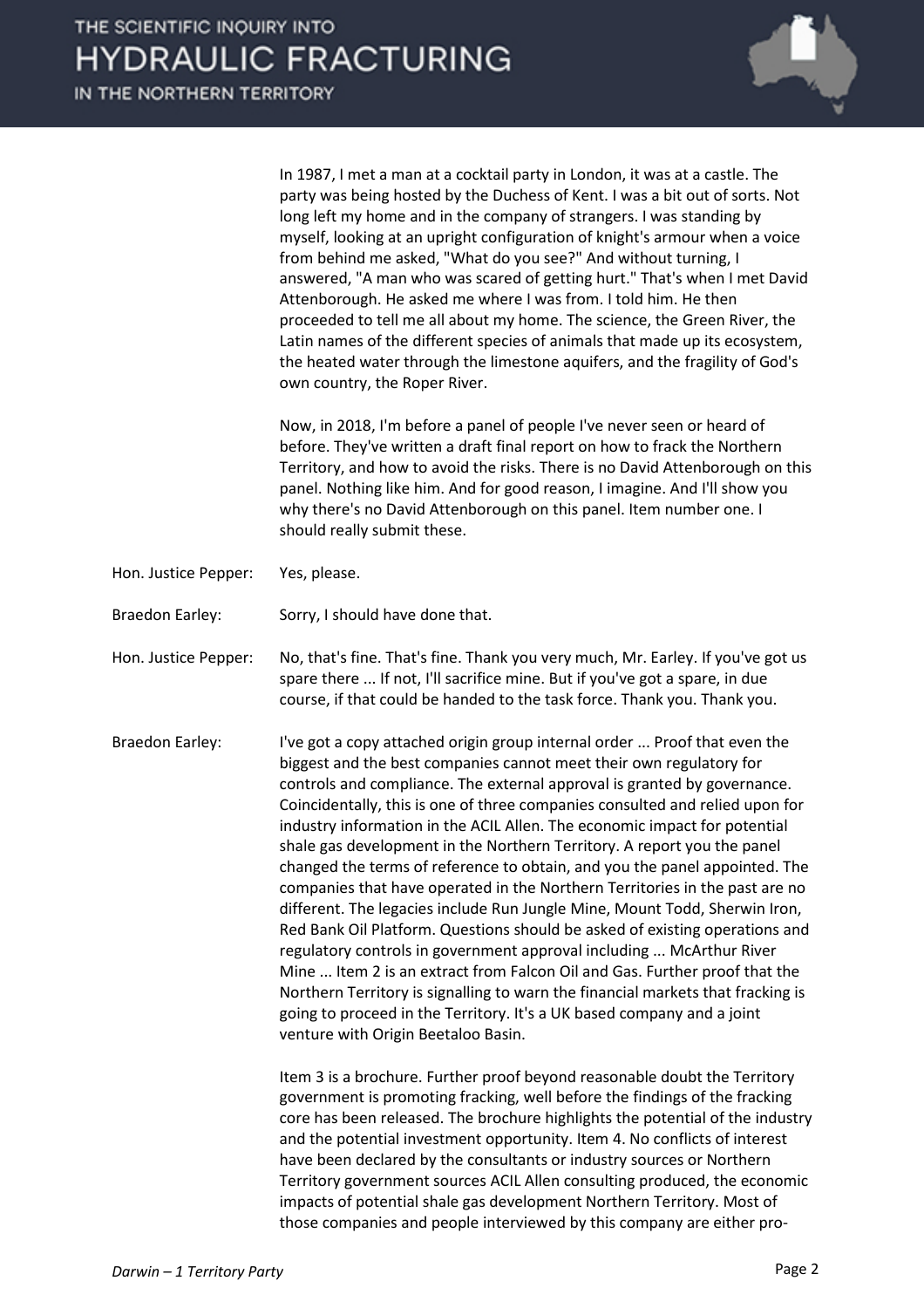

fracking, or in the industry. Most of the industry informed, information used is pro-fracking. This report cannot be relied on without any bias towards the industry. I cannot find anywhere listed any of the panel members conflicts of interest nor can I find anywhere any of the consultants you've used and their conflicts of interest, It's fair to say, the Territory Labour party would not have been elected in the last election if it wasn't for 1 Territory preferencing them.

Or NT Labour following our lead and announcing they would put a moratorium in place on fracking if elected. But Federally Labour Australia wide is pro-fracking, prior to the Territory election. NT Labour got elected on the back of stopping fracking. They got elected and now they need thirdparty verification to lift the moratorium in order for the fracking to proceed. Enter the scientific Inquiry into hydraulic fracturing of unconventional reservoirs in the Northern Territory. This panel has had affirmation, required by the Labour Party to frack. Your report is what will be used by a Labour government, that has tricked the voters, to allow fracking to proceed.

If the panel cannot declare their conflict of interest, if the consultants the panel has used do not declare their conflict of interest, that's financial, commercial, political, social conflicts of interests. Then this submission into hydraulic fracking should not be submitted or taken seriously when determining fracking in the Northern Territory. Hence, we believe this Inquiry is compromised, and it's finding should not be taken seriously. There is no David Attenborough on this panel because he would not compromise the safety of the environment of the Northern Territory for jobs, financial gain or regulatory controls.

I do not wear a suit of armour. I'm no David Attenborough. I'm not afraid of getting hurt to protect the pristine waters of Northern Territory from fracking. And I think you'd be surprised just how many Territorians feel exactly the same way as me. Your drafted final report does not reflect the views of the majority of Territorians. This report does not justify the onshore hydraulic fracturing of the Northern Territory. There is no social licence to frack the NT. When elected 1 Territory will ban fracking conducting Inquiry in the Northern Territory. Attached ... the brochure that I referred to and attached is the internal audit into compliance failures within a gas company. And that's what it looks like, when they do internal reports and that's just a very small one.

Hon. Justice Pepper: Is this in relation to all of Origin's programme?

Braedon Earley: Well I can't go into too much more detail about it Justice, but if you can have a look at it.

- Hon. Justice Pepper: As you can see this is what we all immediately have turned to and flicking through now. So I'm just wondering what it relates to.
- Braedon Earley: It relates to their internal audit process with regards to compliance.

Hon. Justice Pepper: In relation to what?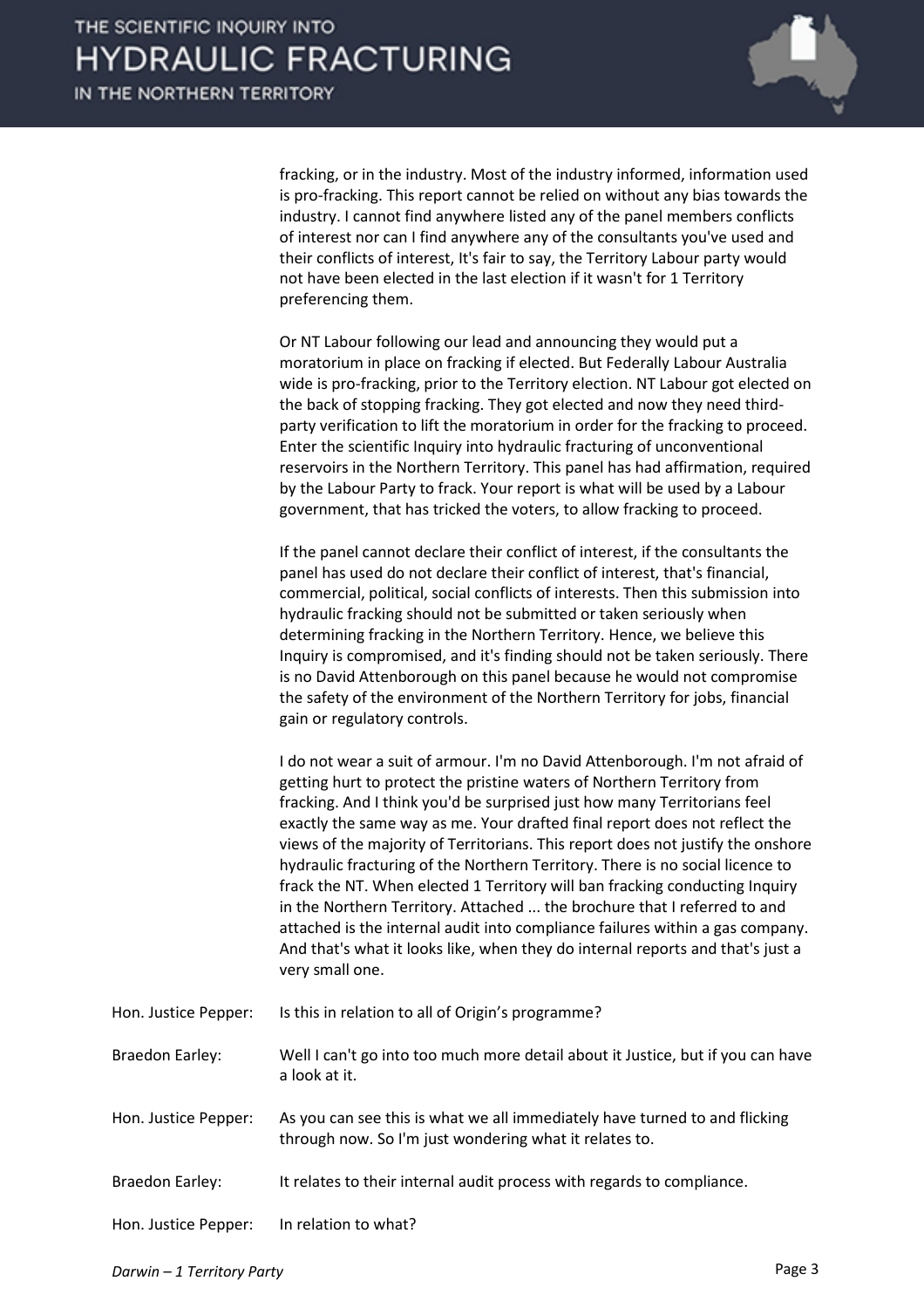### THE SCIENTIFIC INOUIRY INTO **HYDRAULIC FRACTURING**

IN THE NORTHERN TERRITORY



Braedon Earley: Their internal reviews in regards to compliance and approvals. Hon. Justice Pepper: In relation to gas? Braedon Earley: In relation to their activities. Hon. Justice Pepper: All of them? Braedon Earley: That's my understanding. Hon. Justice Pepper: That's what I was trying to clarify. Braedon Earley: It refers to South Australia, Western Australia and I think activities in New Zealand. Hon. Justice Pepper: That's what I was trying to find out. Braedon Earley: I just add ... That I've been involved in just about every major project, in the Northern Territory in the last 20 years. And that's iron ore, railway line building and gas plant building. That's both gas plants. If any company or any business comes to the Northern Territory, and it doesn't mater who the

> project status and they get waivers on compliance and on regulatory controls and on approvals. And its been proving time and time and time and time again. And there's nothing no one can do or say after the event. Sherwin Iron went and pulled out millions in tonnes of oil without an improved environmental impact statement. Some of the other things that the other people have done I can't talk about because I was too close to the activity, but it's horrendous. The complicit nature of those involved in government departments in the approval process, is outrageous. And it's all approved by ministers of the day and it doesn't matter if they're wearing red shirts or blue ones.

government of the day is they're all the same in my books. They get major

No amount of recommendations is going to stop someone in a government department from taking a bribe. No amount of recommendations is going to stop some bloke from making a mistake on a site, and I know and most of you would know cause you've lived long enough to see it. Men and women make mistakes. And it happens when you work long hours, and it happens when you work remote and it happens when you work under pressure and you've got timelines and deadlines to meet. Everyone know that you can't mess around with concrete when it's going off, you put it in or it goes off, you can't re-use it. There are no concrete plants at Amungee. There's none in between Borroloola and three ways. All of things that these people want to do, cannot be overseen. They cannot be regulated in any efficient way. Even trucking companies struggle to regulate drivers and driving in daylight hours with GPS tracking and trucks. How in God's name will they monitor the traffic management plan for the hundreds of thousands of vehicles that will be required in this activity.

My experience is first hand, it's on the ground. It just so happens that I was fortunate enough to meet that bloke David Attenborough. But I can tell you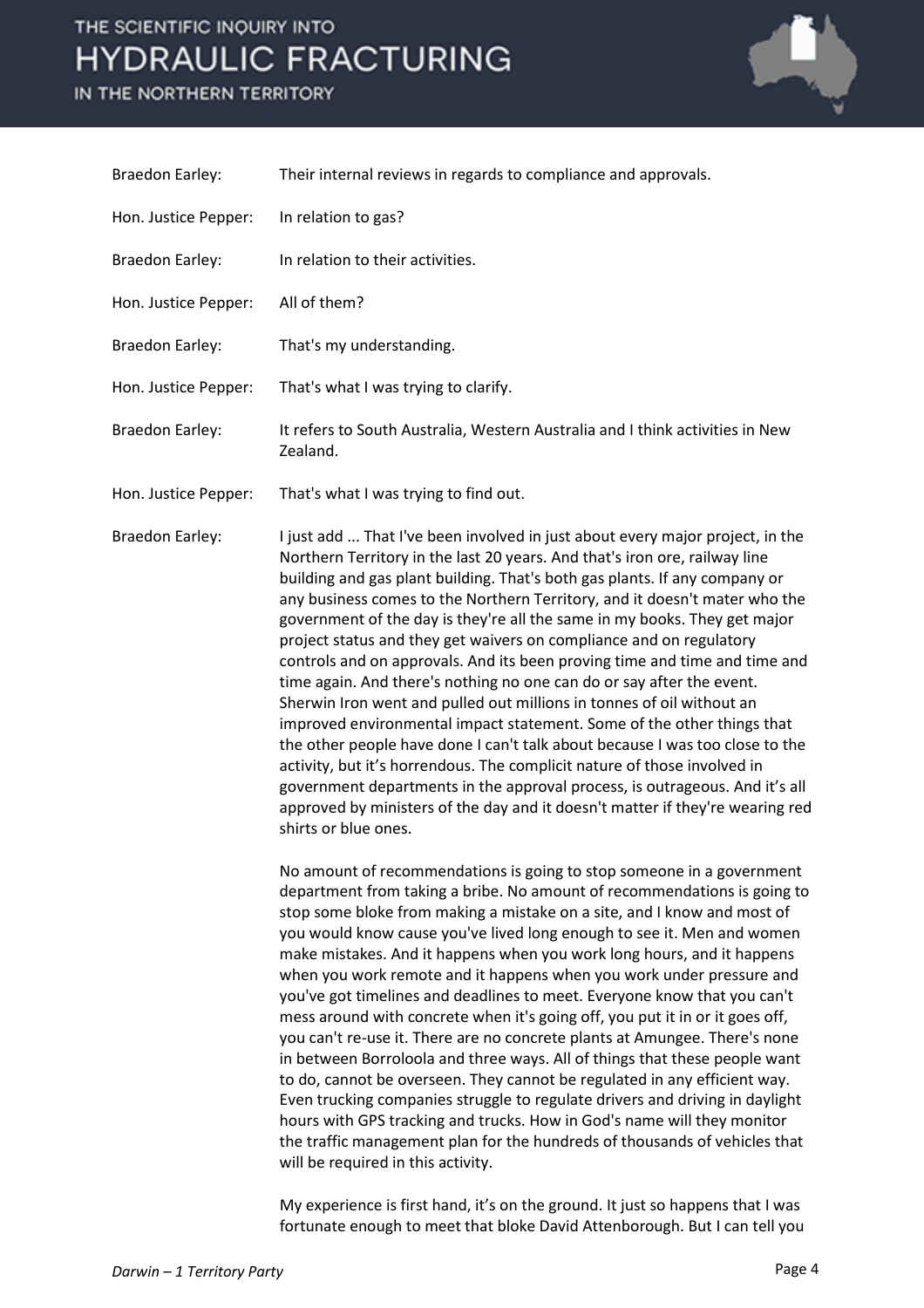

a green river is an alive river. That's what it means to be green. It's green because of all the stuff coming out of the heated limestone, all the microorganisms that make up that river system. You cannot introduce any chemicals into it. You drop a radiator in the Roper River all the green stuff around it, will die. You drop a brass top on top of a poly pipe in the middle of the river and all that area around it will pull back. All the weeds move away from the brass. None of the aboriginals I know want this, and I know a lot of aboriginals and they all live on the Rope River.

- Hon. Justice Pepper: Any questions? I just wanted one point of clarification because I just don't understand what you're saying here. You said with the economic impacts with ACIL Allen that their report changed the terms of reference?
- Braedon Earley: Well the last time you and I had a conversation Justice, there was no economic consultants in this terms of reference.
- Hon. Justice Pepper: This is a reference to the terms of reference setting up the Inquiry.
- Braedon Earley: The terms of reference of Inquiry. There was no terms of reference covering the economic impact, of this activity. And after you and I had a conversation ... I think it was ... I think it was in this building, that there was an economic consultant appointed to address the economic impact. So there terms of reference of this Inquiry have been changed. And then I think that, that economic consultant, he changed his terms of reference again. Is that correct?
- Hon. Justice Pepper: No, those terms of reference were drafted by us. I should just add, just for the benefit of the recording, that the terms of reference define environment to mean land, air, water, organisms and eco-systems, and includes. And then we've got A, B, C ... D economic, cultural and social conditions.
- Braedon Earley: So, the terms of reference weren't changed?
- Hon. Justice Pepper: No

Braedon Earley: But there was no economic consultant. When I first spoke to you there was no economic ... Perspective going to be put to this report until you and I had a conversation. I said where's the economic thing and I think you said something along the lines of we're going to look into that or we are looking into that or something. Or words to that effect. Is that correct?

Hon. Justice Pepper: That's right. So, it was always envisaged because we have no economist on the panel. And I've said this in public fora many times. We simply don't have any economists on the panel that we would therefore have to engage an economist. And we put that out to public tender. The scope of works were there, they're still on our website for all the world to see.

Braedon Earley: Well I am an economist. And there's so many educated people in the Northern Territory, that haven't had the opportunity to participate at the appropriate level into this debate. And I'm talking educated people at Jilkminggan as well, that are 50 years of age that speak English better than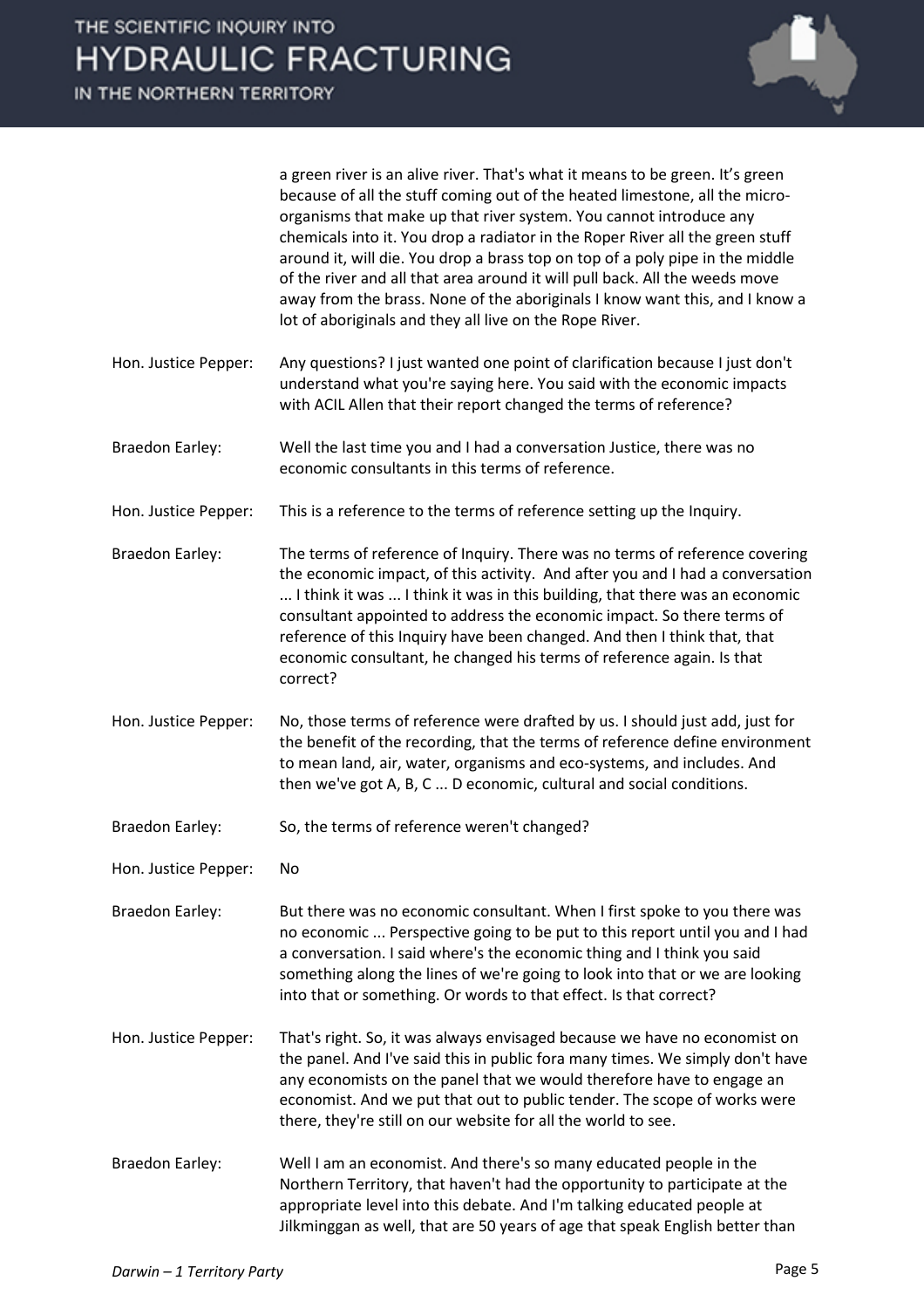## THE SCIENTIFIC INOUIRY INTO **HYDRAULIC FRACTURING**

IN THE NORTHERN TERRITORY



me. That aren't being heard and that aren't being able to deliver or get across their message into this Inquiry.

Hon. Justice Pepper: We been to Jilkminggan and I'm going there next week as well.

Braedon Earley: And I did speak to you about this too Justice, a lot of them are muzzled. And a lot of them aren't game enough to come out and speak with regards to ... You would be an intimidating bunch, to some of those people out there and so I don't know that, and I've had first hand report. And they were pleased that you did go out there but there were people that didn't get to talk. And those people, the old mum Sheila Conway and all them ladies, they get to say their bit because they're used to, speaking up for everyone. But the ones that are my age that didn't get to talk to you, particularly the girls, have got a lot more to say. And they're feeling a lot more angst and anguished about this whole process. There's no signs along the Roper River that says don't drink this water or don't eat this fish from here. It doesn't work like that. And for people to say I've lived here for 35 years and I understand the Territory well, unless you've been sitting on the banks of the Roper River during the wet season when it floods, you really don't understand the Rope River.

> And those people that rely on it and hold it in absolute sanctimony, anything that interferes with that river is sacrosanct. I just don't understand why anyone, would want to interfere with that. I read the final page of your report and you were talking about the budgerigar and brolgas and this and the that and one thing and another. It doesn't actually work like that because a lot of people, and it doesn't matter whether they're black or white, green yellow or brindle, that are from the Territory, and they don't even have to be born here, have a physical and psychological connection to this place. And it doesn't matter that they can't see it. It doesn't matter that you tell 'em it's right or whatever. If they think somethings not right, it's not right and that's what you're dealing with, with a majority of people that live in the bush. They don't think it's right, they don't trust what they're hearing. They don't trust the people making the decisions. And again it doesn't matter what colour shirt they wear, whether it's blue or red.

Now the last guys got rolled, the Country Liberals got rolled, because they were going to go and frack. These guys got elected because they put a moratorium in place. And if they didn't put a moratorium in place, and they didn't get elected, then we wouldn't be having this discussion.

Hon. Justice Pepper: The final comment I wanted to make was that in relation to the CV's of all of the panel members, myself included, they are up, again, on the website. So, you can find out, as I said the employment backgrounds of all of the panel members.

Braedon Earley: Thank you.

Hon. Justice Pepper: And certainly there were property checks that were put into place prior to all of our appointments. Thank you very much for coming and spending the time and presenting here today. Thank you.